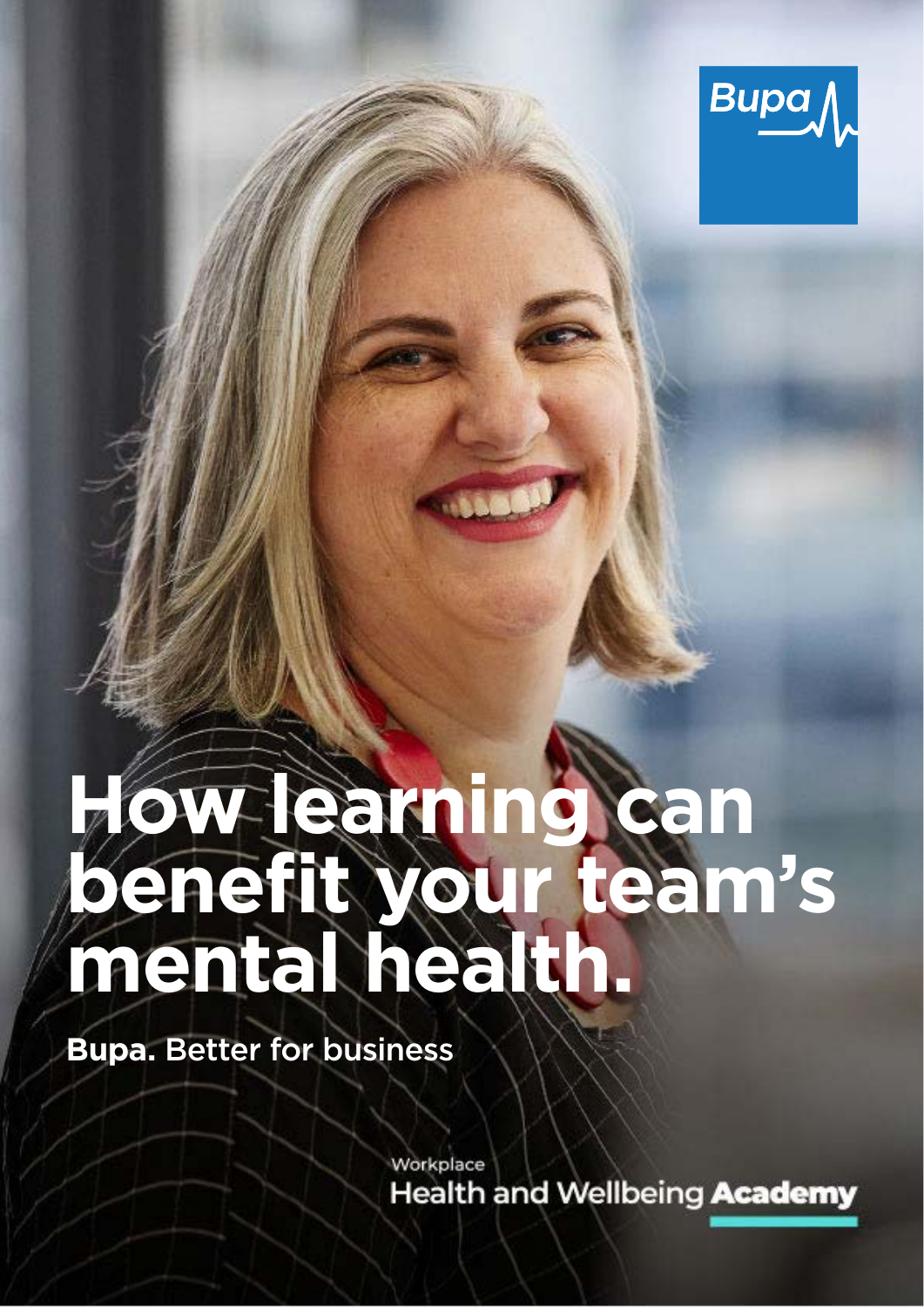# **Introduction.**

**In this issue, we'll look at how creating a learning culture within your organisation can boost mental health as well as work productivity.** 

> **Click the home icon at any point in this guide to return to this page.**

**[Mental health](#page-2-0) [Five ways to wellbeing](#page-5-0) [Learning](#page-6-0)** 

 $\sqrt{n}$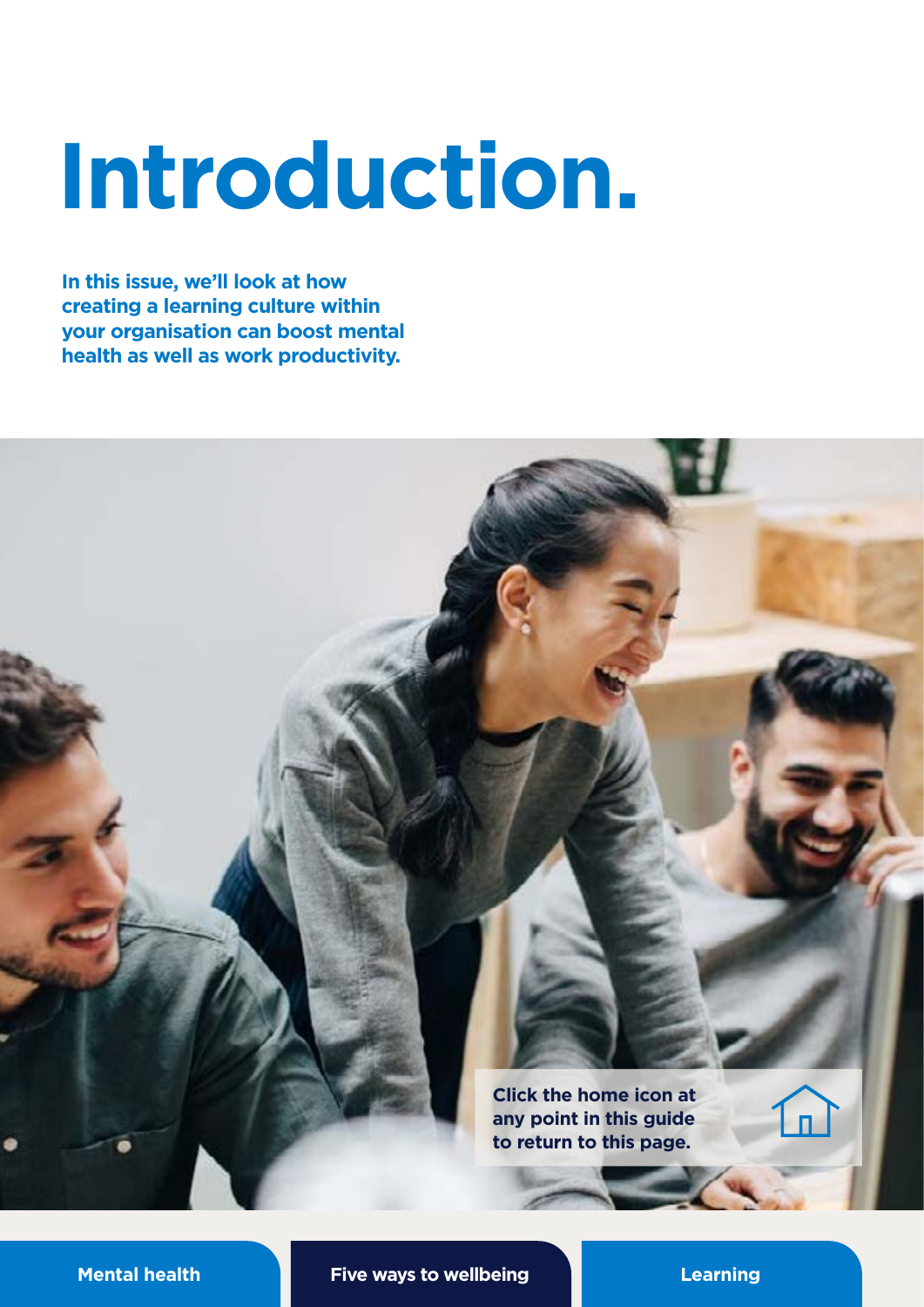<span id="page-2-0"></span>

## **Mental health in the workplace**

Around one in four adults in the UK will experience a mental health problem in any one year. Of these one in four adults, anxiety and depression is the most common. Poor mental health has personal implications for people, as well as impacting family and those around them. It also impacts businesses and has economic costs.

Looking after your team and working to improve wellbeing and mental health should be a priority in all companies and by all managers. One way this can be achieved is by creating a learning culture within your team.

**1 in 4 adults Around one in four adults in the UK will experience a mental health problem in any one year.** 

Learning for Life. Adult learning, mental health and wellbeing. Mental Health Foundation, 2011.



 $\leftarrow$  .

Mental health in the workplace

The importance of [wellbeing in the workplace](#page-3-0)  [Learning new skills](#page-4-0)  for mental health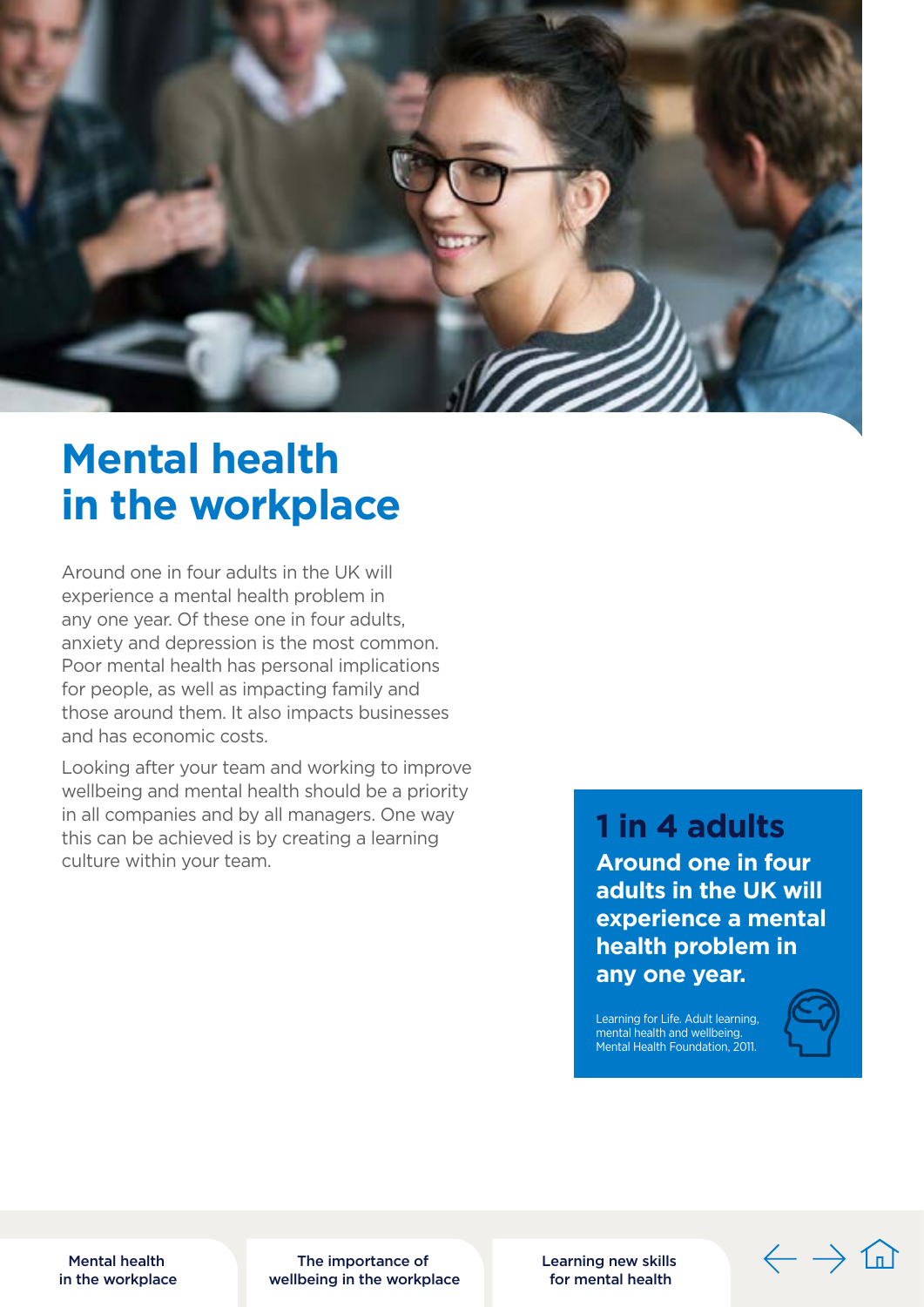<span id="page-3-0"></span>

## **The importance of wellbeing in the workplace**

Mental health problems seriously affect a person's wellbeing and can lead to physical illness and problems with relationships and work. People may experience discrimination at work and are more at risk of losing their job.

It's estimated that 70 million sick days are lost each year due to mental health problems – that's 40 percent of the total number of days taken in a year.

This not only causes financial loss to a company but has wider implications to the economy. **70 million** 

## **sick days**

**are estimated to be lost each year due to mental health problems.** 

Mental health in the workplace. Mental Health Foundation. accessed June 2021.

Mental health [in the workplace](#page-2-0) 

The importance of wellbeing in the workplace [Learning new skills](#page-4-0)  for mental health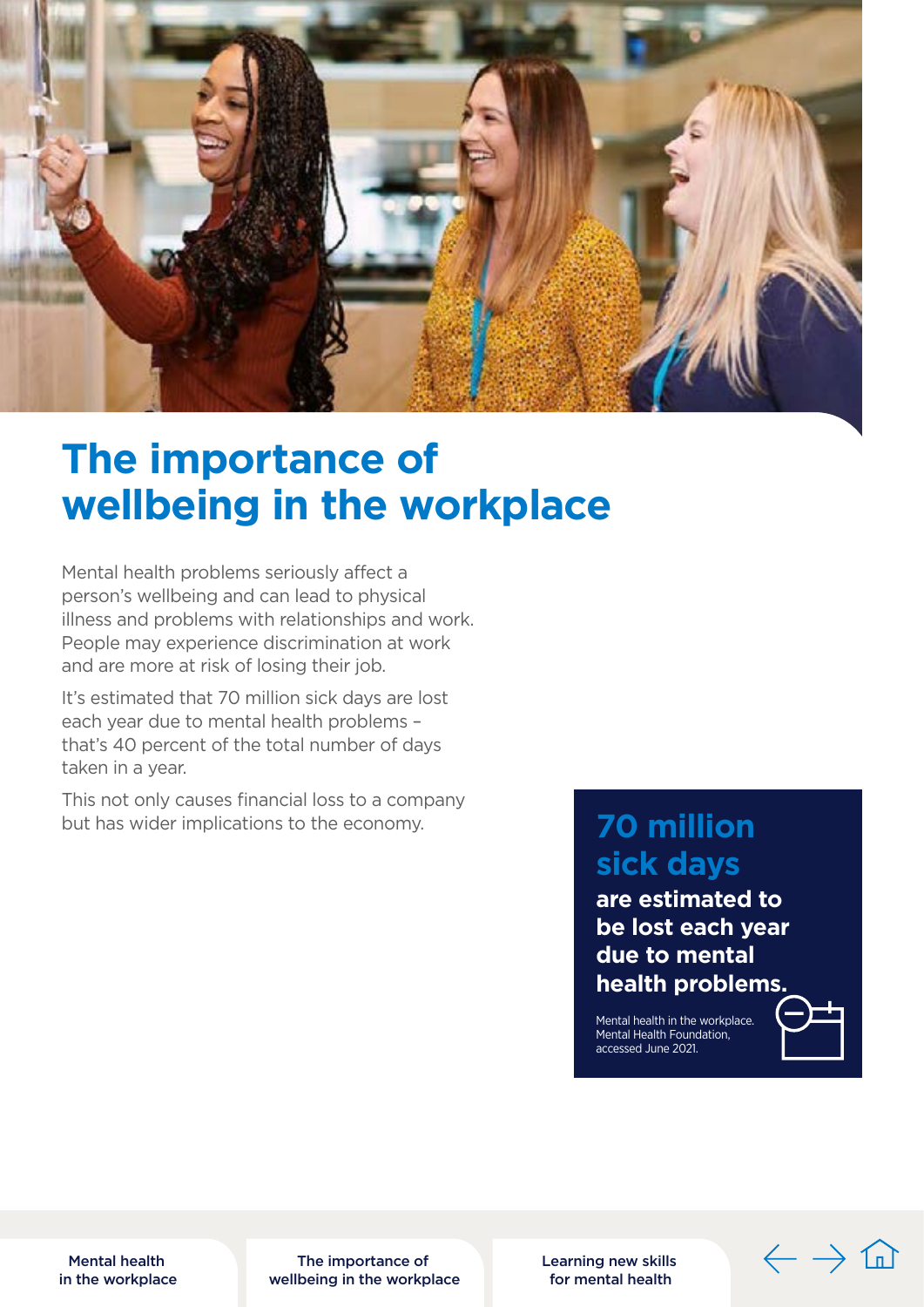<span id="page-4-0"></span>

### **Learning new skills for mental health**

Learning new skills, in whatever form, can be useful. They help us achieve things, become better at a task or open doors to new possibilities. But research shows that learning and education can also improve our mental wellbeing. Learning new skills can help boost confidence and self-esteem and give a sense of achievement.

For some people, learning a new skill could be associated with getting a qualification to improve and enhance their career at work. You may have team members who are keen to take any opportunity to increase their skill set in the workplace. But there are lots of different ways to incorporate learning into daily life, which can have a positive impact on wellbeing.

Creating an environment where your employees have the option to learn, will not only benefit them personally, but also your team.

**Learning a new skill could be associated with getting a qualification to improve and enhance their career at work.** 



Mental health [in the workplace](#page-2-0) 

The importance of [wellbeing in the workplace](#page-3-0)  Learning new skills for mental health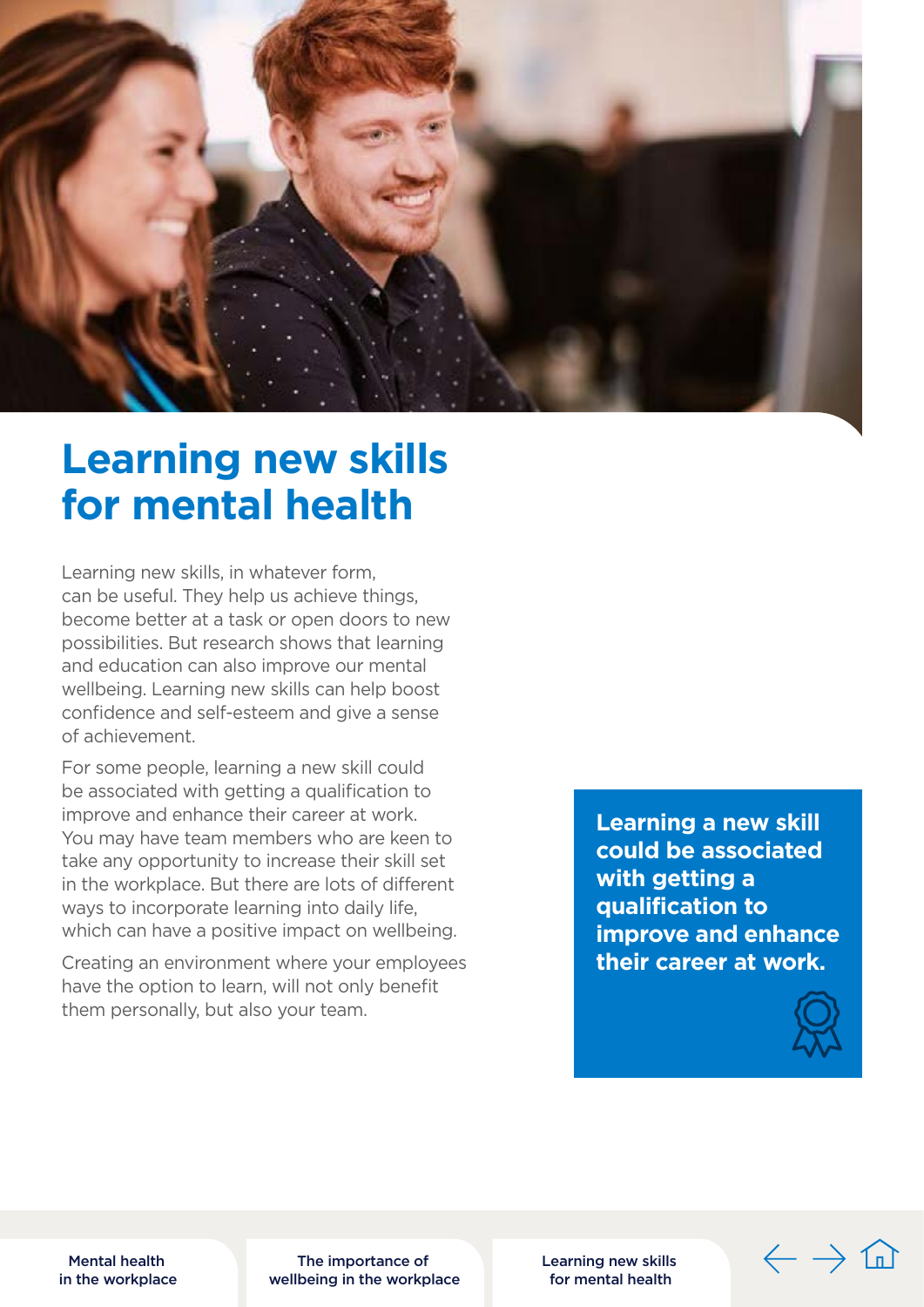# <span id="page-5-0"></span>**Five ways to wellbeing.**

#### **1 Learning**  has been classed in government-commissioned research as one of five key ways to improve your wellbeing

Many people think of learning as school, university or college, and throughout childhood as we are taught new skills.

#### But continued learning throughout life can:

- $\blacksquare$  enhance self-esteem
- $\blacksquare$  encourage social interaction
- $\blacksquare$  encourage a more active life

A key aspect to wellbeing associated with learning is goal setting. Adult learning often involves setting goals and reaching milestones, which is associated with higher levels of wellbeing.

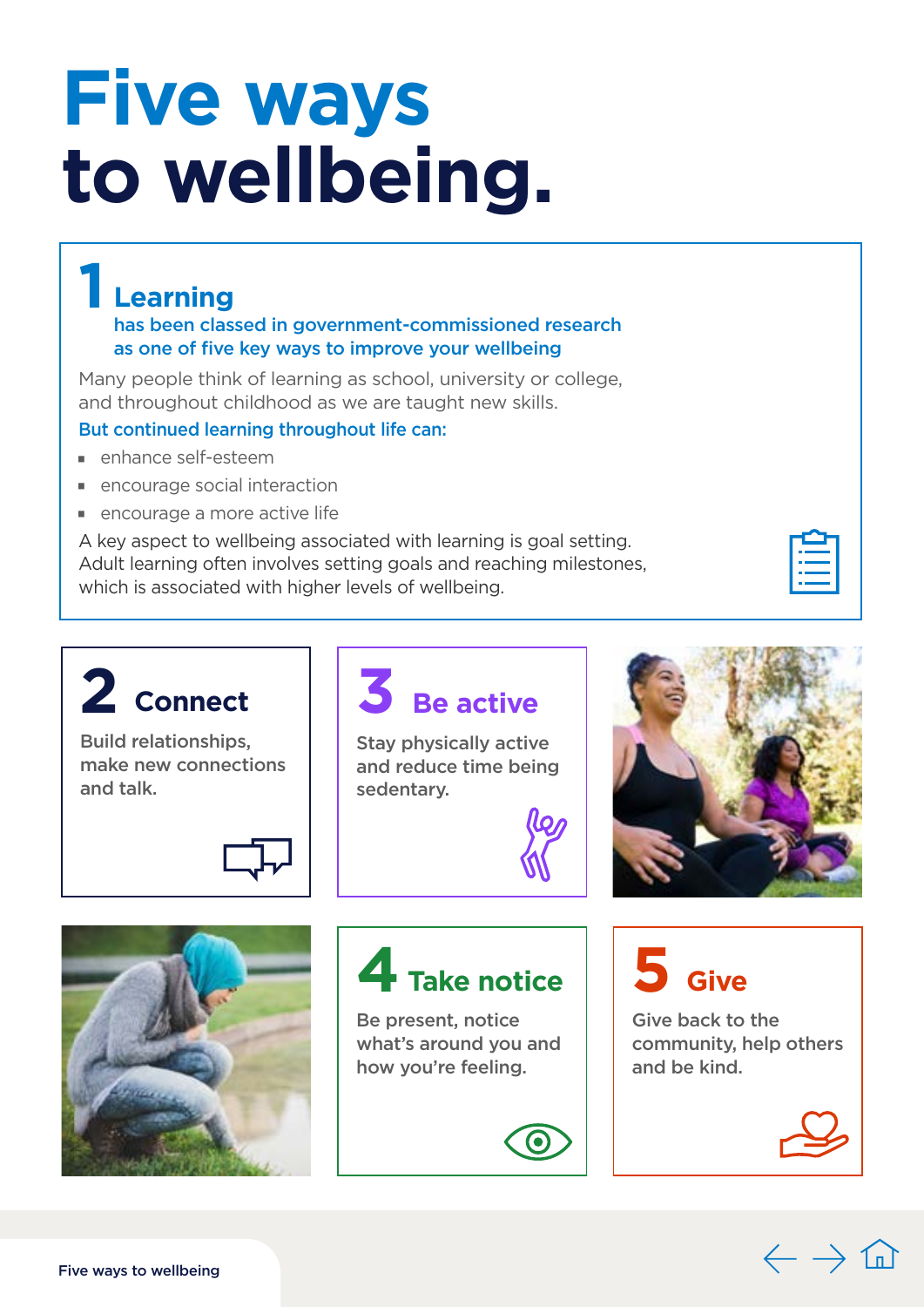<span id="page-6-0"></span>

## **Implementing learning opportunities in your team**

Don't think of learning as just courses and qualifications. Large-scale employers, such as Google, make learning an integral part of their working culture and talent management systems.

Even though your business may not be as large (in scale and budget), there are things you can implement to create a learning culture to develop your team. Here's some ideas.

#### **Create time for your employees to learn**

It's hard to find both time and space at work to learn when there's deadlines and projects to deliver. If a team member expresses the desire to learn a new skill, give them some time to do so and let them know that you see this time as valuable work (ie, not separate to their work, but part of it).

#### **Give regular feedback**

Positive and critical feedback are equally important. Critical (or negative) feedback may feel hard to give, but it's important to remember that without it, your team member won't learn and grow.

#### **Encourage mentorship**

Having a mentor at work can help develop professional skills and navigate certain challenges. They're also a great point of contact to discuss career opportunities. Encourage your employees to have a mentor or help them identify a suitable individual.

#### **Lead by example**

As a manager/leader, you set an example to your team. Make sure you explore your own growth and learning opportunities and share these with your team.

Implementing learning

ementing learning<br>opportunities **Informal vs formal learning** Creating a learning culture

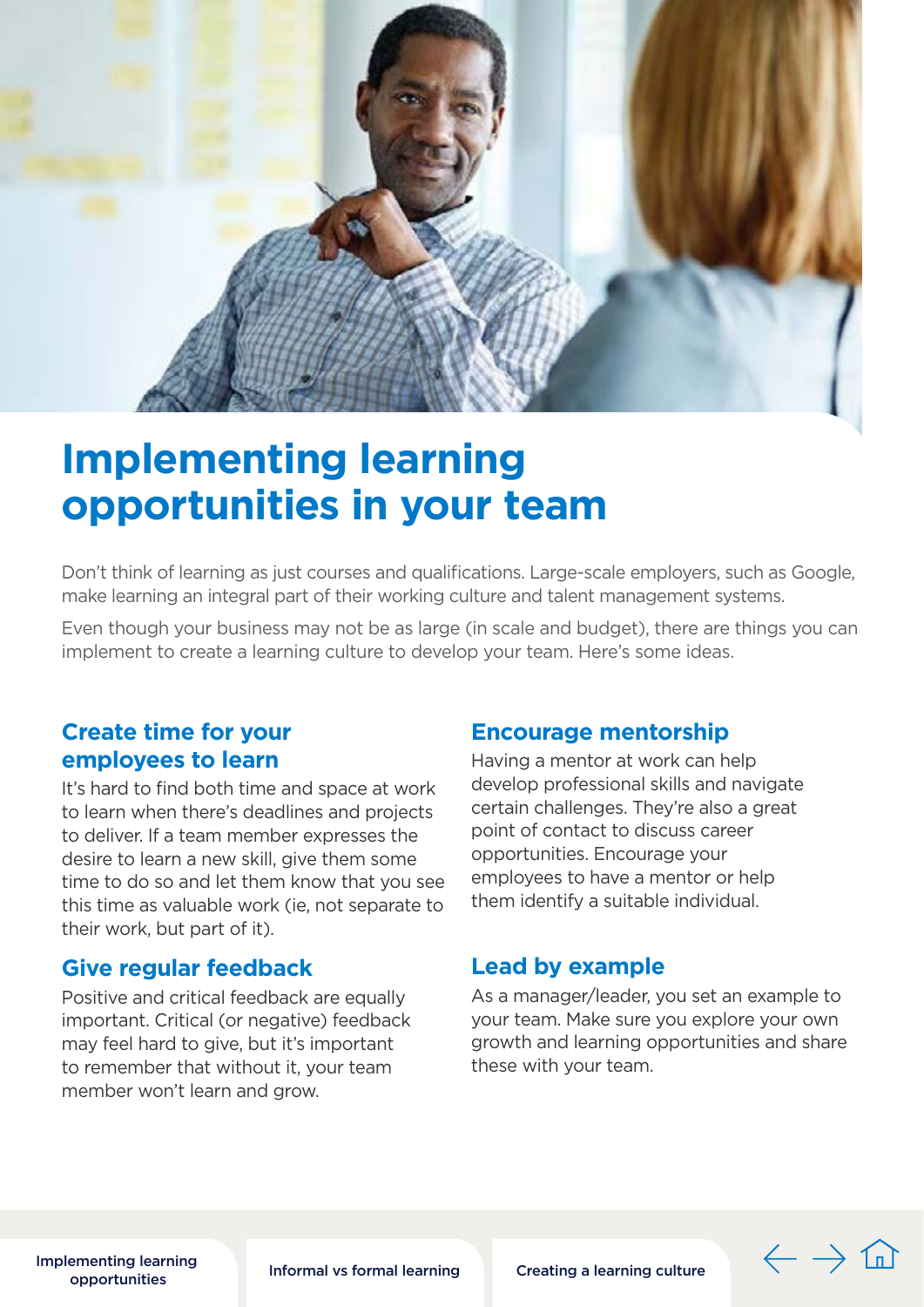<span id="page-7-0"></span>

## **Informal versus formal learning**

A good way to view learning in the work place is as formal or informal.

#### **Formal learning**

Formal, as it suggests, encompasses organised and structured learning; so having access to training courses, development days or workshops. All employees should be encouraged to take part in these where possible.

#### **Informal learning**

Informal learning involves developing knowledge and skill sets away from organised learning. This usually happens during standard work hours and while working on current projects. For example:

- **In through brainstorming or problem-solving meetings**
- $\blacksquare$  sharing resources
- $\blacksquare$  talking to team members and building relationships
- $\blacksquare$  asking for help or advice

#### There are easy ways to encourage informal learning

- $\blacksquare$  If a team member is working on a certain stand-alone project, ask them to share it with the rest of the team
- **Hold regular team meetings that have** fexible agendas and encourage informal conversation
- Invite people from other teams to share what they do
- Ask employees to work together on projects in small team
- Subscribe your team to relevant magazines, newsletters and bulletins to encourage self-initiated reading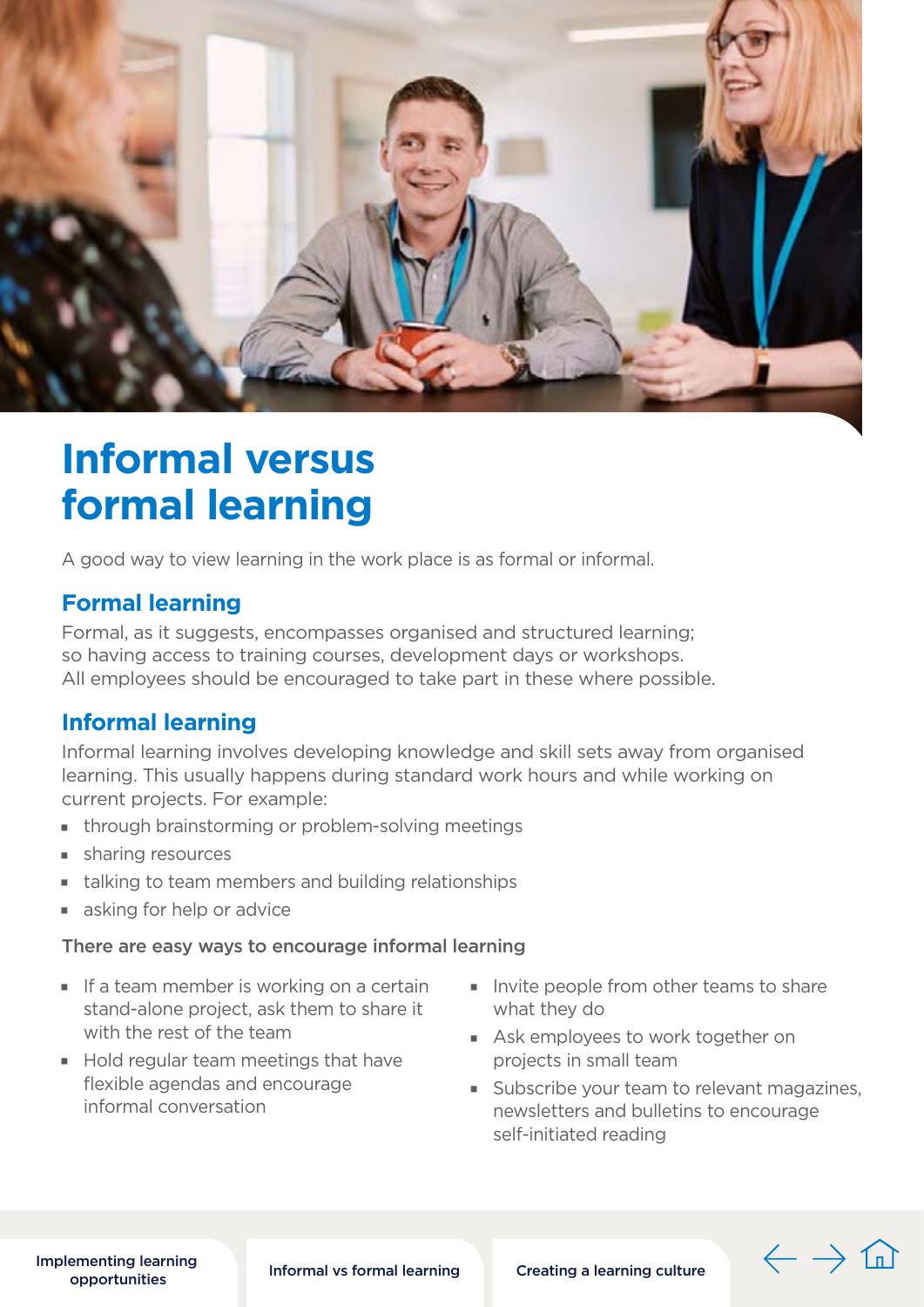<span id="page-8-0"></span>

## **Creating a learning culture**

Creating a learning culture within a team, workforce or organisation isn't easy. It requires a mindset shift from both employees and management. A key ingredient is for leaders to allow time for learning and to invest in learning opportunities, whether they're formal or informal. This will not only benefit the mental health of your team, but also the quality of work and company productivity.

> **A key ingredient is for leaders to allow time for learning and to invest in learning opportunities.**

[Implementing learning](#page-6-0) 

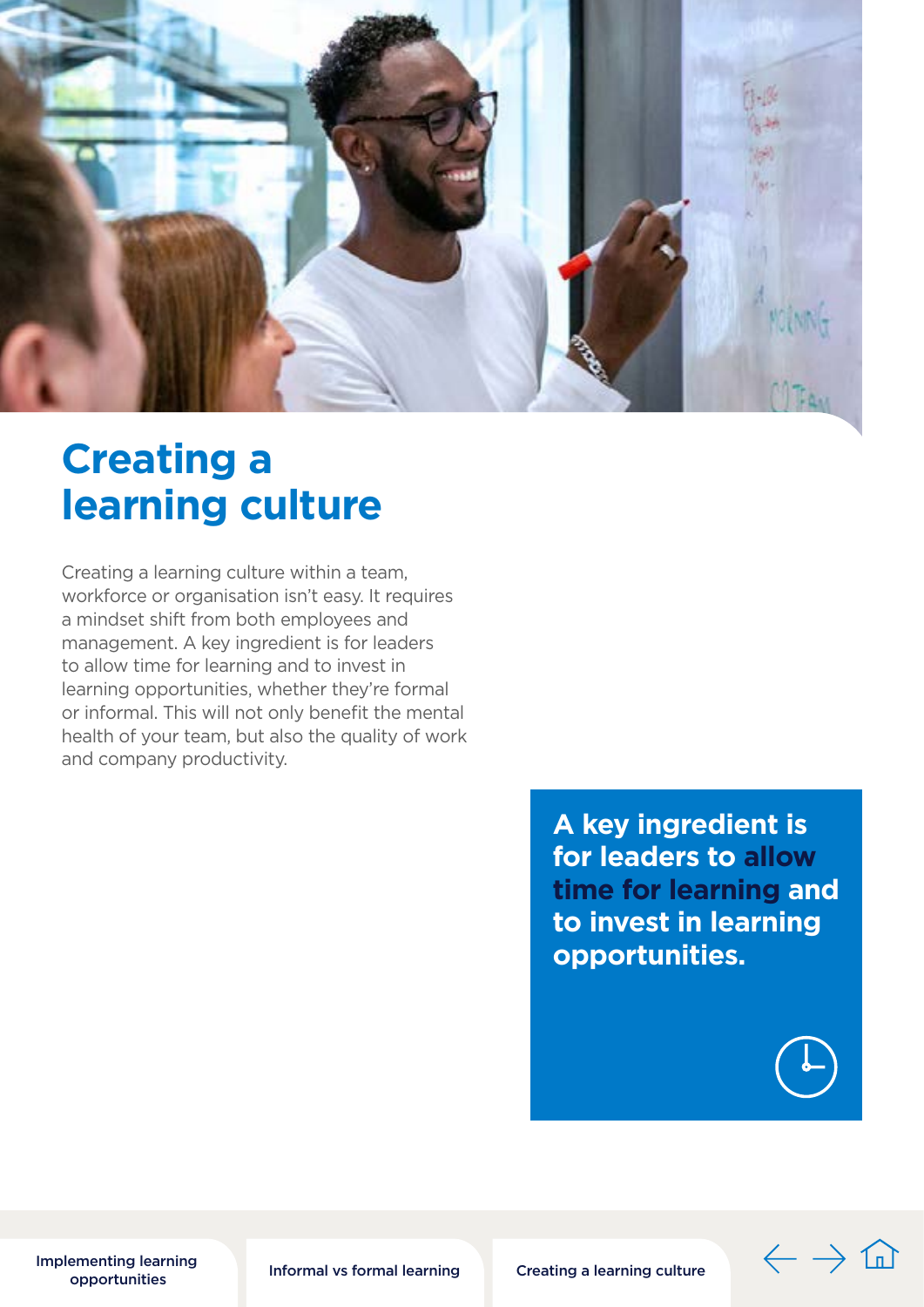## **Resources.**

#### **Sources**

- 1. Learning for life. Adult learning, mental health and wellbeing. Mental Health Foundation. [www.mentalhealth.org.uk,](www.mentalhealth.org.uk) published 2011
- 2. Burchardt T (2003). Employment retention and the onset of sickness and disability: evidence from the labour force survey longitudinal datasets. London: Department for Work and Pensions.
- 3. Cyhlarova E, McCulloch A, McGuffin P, et al (2010). Economic burden of mental illness cannot be tackled without research investment. London: Mental Health Foundation & the Institute of Psychiatry.
- 4. How to improve your mental wellbeing. Mind. [www.mind.org.uk,](https://www.mind.org.uk/) published July 2016
- 5. Five ways to wellbeing. Mind. [www.mind.org.uk,](https://www.mind.org.uk/) accessed 20 August 2019
- 6. 4 ways to create a learning culture in your team. Harvard Business Review. [www.hbr.org](https://hbr.org/), published 22 August 2019
- 7. Manuti A, Pastore S, Fausta A, et al. Formal and informal learning in the workplace: a research review. International Journal of Training and Development, 2015. doi: 10.1111/ijtd.12044
- of Work and Organizational Psychology 8. Watson D, Tregaskis O, Gedikli C, et al. Well-being through learning: a systematic review of learning interventions in the workplace and their impact on well-being. European Journal 2018; 27(2):247-268. doi:10.1080/135943 2X.2018.1435529
- 9. Mental health in the workplace. Mental Health Foundation. [mentalhealth.org,](https://mentalhealth.org) accessed June 2021.



This information was published by Bupa's Health Content Team and is based on reputable sources of medical evidence. It has been reviewed by appropriate medical or clinical professionals. The information is not intended nor implied to be a substitute for professional medical advice nor is it intended to be for medical diagnosis or treatment. Published October 2019.